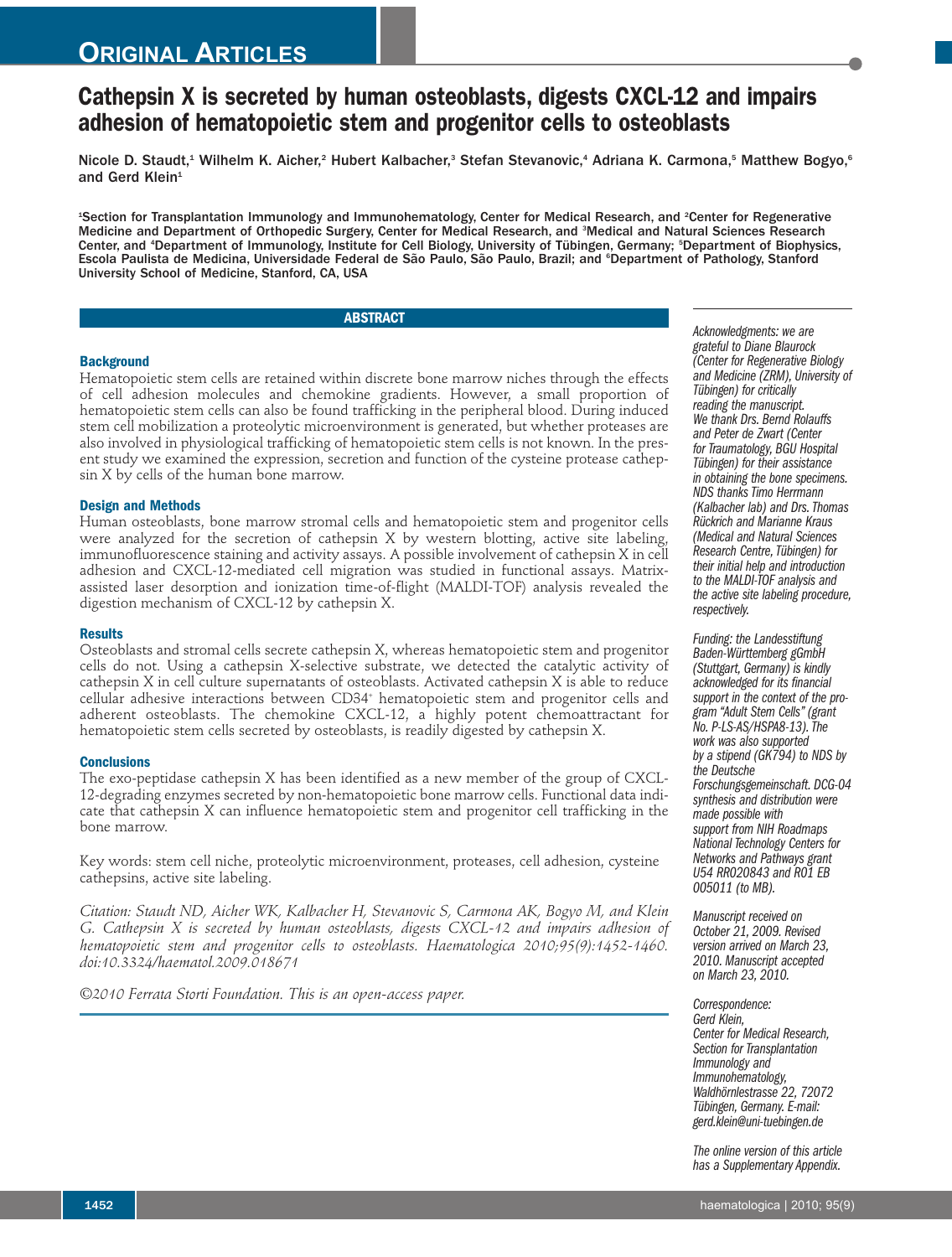#### **Introduction**

Human cathepsin X (also known as cathepsin Z; Swiss-Prot: Q9UBR2) belongs to the CA clan of cysteine peptidases. 1,2 This class of enzymes, which includes other cysteine cathepsins such as cathepsin B, C, H, K or L, is part of the papain superfamily. 3,4 The cysteine cathepsin proteases are primarily involved in endolysosomal degradation, but have also been shown to function extracellularly and in the nucleus. <sup>5</sup> These proteolytic enzymes participate in various biological processes such as cell adhesion, proliferation and migration. 6

Human cathepsin X shows structural and functional properties that clearly distinguish it from other cysteine cathepsins. <sup>7</sup> The prodomain contains an RGD motif in an exposed region which can interact with RGD-recognizing integrins such as  $\alpha$   $\beta$ 3. $^{\circ}$  Functionally mature cathepsin X shows only carboxy-terminal monopeptidase activity and cannot act as an endopeptidase, in contrast to other cysteine cathepsins such as cathepsin B. <sup>9</sup> Cathepsin X's lack of endopeptidase activity makes it unlikely that the secreted enzyme can take part in the degradation of the extracellular matrix, but it is a prime candidate for the inactivation of messenger molecules such as chemokines. However, a physiological extracellular substrate for cathepsin X has not yet been identified.

In contrast to earlier reports describing a ubiquitous expression pattern, cathepsin X expression seems to be restricted mainly to cells of the hematopoietic and immune system including monocytes, macrophages and dendritic cells. <sup>10</sup> T lymphocytes, which normally express small amounts of cathepsin X, use this protease in migration and invasion across cellular barriers. <sup>11</sup> Elevated levels of cathepsin X expression have been found in gastric and prostate carcinoma cells during tumor formation. $^{12,13}$ 

In the bone marrow, where hematopoiesis takes place, the functional involvement of secreted cathepsins is less well defined. Hematopoietic stem cells reside in a specialized microenvironment called the endosteal stem cell niche which provides the conditions essential for stem cell quiescence and the maintenance of a constant number of stem cells. 14,15 The major cell type of the endosteal stem cell niche is the osteoblast.<sup>16-18</sup> These bone-lining cells synthesize and secrete a complex extracellular matrix and factors such as CXCL-12, which are necessary for stem cell maintenance. 19 CXCL-12, also known as stromal-derived factor-1 (SDF-1), occurs in two splice variants, SDF-1 $\alpha$  (amino acids 1-68) and SDF-1 $\beta$  (amino acids 1-72) which have identical amino acid sequences except for four additional amino acids at the carboxy-terminal end of SDF-1 $\beta$ . $\rm ^{20}$  CXCL-12 binds to its receptor, CXCR-4, present on hematopoietic stem/progenitor cells (HSPC) and is a key regulator of stem cell motility and migration in the bone marrow. <sup>21</sup> Recently it was demonstrated that SDF-1 $\alpha$  can be inactivated by the membrane-bound carboxypeptidase M, which is widely expressed in the hematopoietic system. <sup>22</sup> Other proteases that seem to be involved in hematopoietic stem cell migration include MT1-MMP<sup>23</sup> and the secreted neutrophil elastase, matrix metalloproteinase 9 and the serine protease cathepsin G. During cytokine-induced stem cell mobilization the latter three proteases are released by granulocytes creating a proteolytic bone marrow microenvironment. 24 However, mobilization of HSPC is only partially affected in mice lacking one or two of these proteases <sup>25</sup> indicating that additional secreted proteases are involved in normal or induced stem cell trafficking.

A previously conducted reverse transcriptase polymerase chain reaction (RT-PCR) screening analysis of human osteoblasts by our group (*unpublished data*) showed that cathepsin X is synthesized by osteoblasts. We, therefore, investigated in the present study whether: (i) osteoblasts and bone marrow stromal cells secrete cathepsin X into the extracellular milieu, (ii) cathepsin X modulates adhesive interactions of osteoblasts and HSPC, and (iii) CXCL-12 is a physiological substrate for secreted cathepsin X.

#### **Design and Methods**

#### *Antibodies, proteases and recombinant proteins*

Details are given in the *Online Supplementary Design and Methods*.

# *Human primary cells, cell lines and collection of conditioned media*

Details on the primary cell isolation, cultivation and characterization of the various cell lines used in this study and on the collection of conditioned media are given in the *Online Supplementary Design and Methods*.

# *Reverse transcriptase polymerase chain reaction analysis and targeted knock-down of cathepsin X*

Details on the reverse transcriptase polymerase chain reaction (RT-PCR) method and small inhibitory RNA (siRNA) transfection are provided in the *Online Supplementary Design and Methods*.

#### *Active site labeling of cathepsins in conditioned media*

Cysteine cathepsins in conditioned media can be labeled with the biotinylated activity-based probe DCG-04, <sup>26</sup> which is an analog of the E-64 broad spectrum inhibitor of cysteine cathepsins. Ten microliters of 10x concentrated conditioned media were incubated in 23 µL of 50 µM DCG-04 in 25 mM sodium acetate/2 mM EDTA buffer containing 20 µM dithiothreitol. Ten microliters of the samples were separated by sodium dodecylsulfate polyacrylamide gel electrophoresis in 15% linear gels. Proteins were transferred to polyvinylidene fluoride membranes (Immobilon-P, Millipore). After a blocking step with Roti ®Block solution (Roth, Karlsruhe, Germany), the blots were incubated with streptavidin-horse radish peroxidase (BD Pharmingen). After washing, the labeled cathepsins were detected by enhanced chemiluminescence (Millipore).

A pull-down assay was performed to identify the DCG-04 labeled proteases in the conditioned media. Twenty microliters of the concentrated conditioned media were labeled with 2 µL of 2 mM DCG-04 in 70 µL 25 mM NaOAc/20 mM dithiothreitol. The biotinylated proteases in the conditioned media were incubated with 80 µL streptavidin-sepharose beads (GE Healthcare) and 200 µL NaOAc (pH 4.4) overnight. For the pull-down of cathepsin B 10 mM citrate (pH 5.0) were used instead of NaOAc (pH 4.4) buffer. The beads were then washed with 10 mM citrate buffer. The last washing step was performed with 25 mM NaOAc (pH 4.4). The biotinylated cathepsins were separated by gel electrophoresis, transferred to polyvinylidene fluoride membranes and immunoblotted with antibodies against cathepsin X or B.

# *Immunofluorescence, immunoblotting and* **in vitro** *biotinylation of cell surface proteins*

The immunofluorescence staining, immunoblotting and cell surface biotinylation techniques are described in the *Online Supplementary Design and Methods*.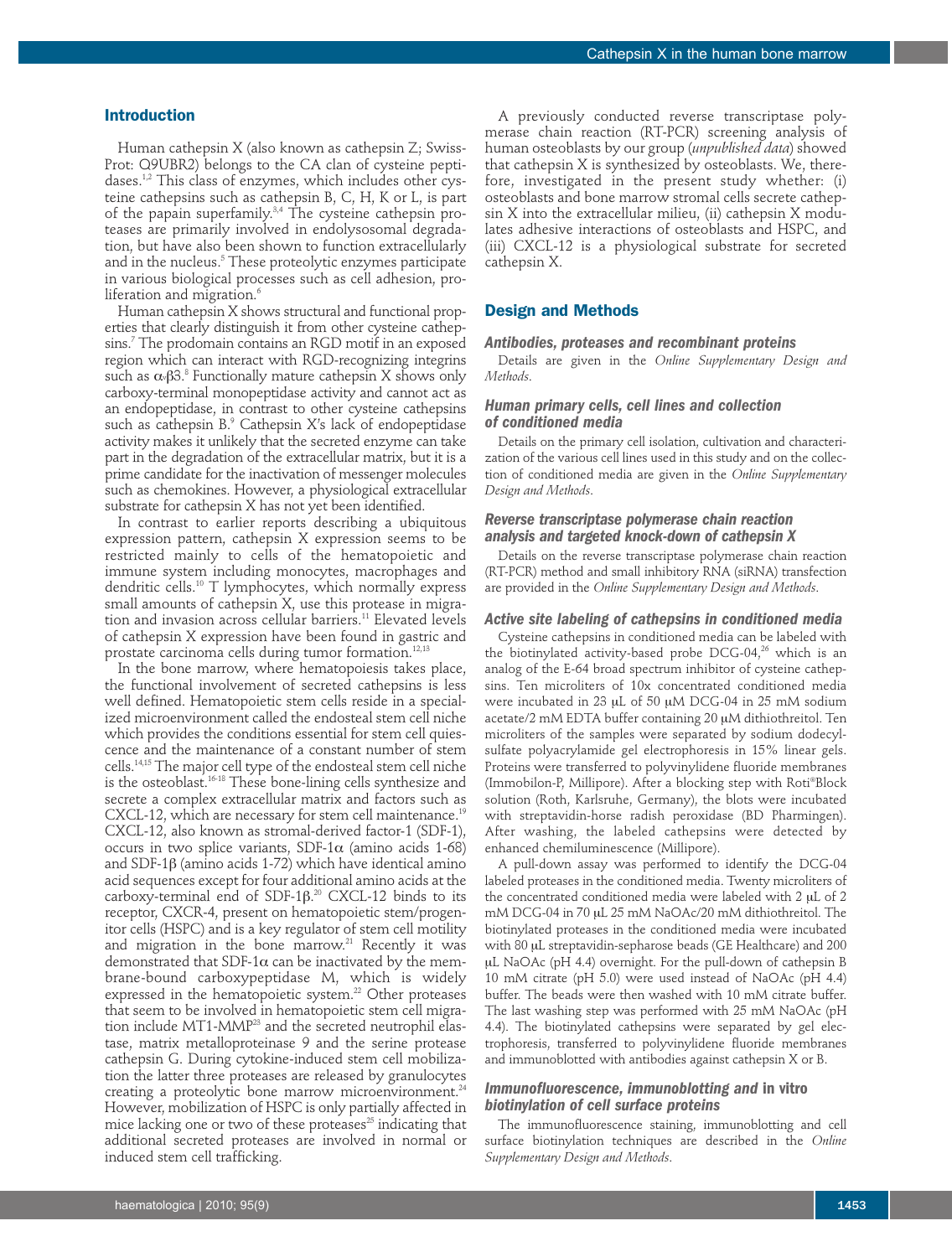#### *Activity assays with fluorescence-quenched substrates*

To analyze whether functionally active cathepsin X is present in conditioned media or cell lysates, activity assays with two different fluorescence-quenched substrates were performed. As a positive control 20 ng of the recombinant cathepsin X were incubated with 10 µM of the cathepsin X/A-selective substrate Mca-RPPGF-SAFK(Dnp)-OH (Mca=7-amino-4-methyl-coumarin; Dnp=2,4 dinitrophenyl; R&D Systems). All measurements with the Mca-RPPGFSAFK(Dnp)-OH substrate were performed in 25 mM sodium acetate/5 mM DTT. Abz-FEK(Dnp)-OH (Abz=*ortho*aminobenzoic acid) was employed as a more specific, but not very sensitive substrate for cathepsin  $X$ . $^9$  All measurements were performed in triplicate. The excitation/emission wavelengths of Mca-RPPGFSAFK(Dnp)-OH and Abz-FEK(Dnp)-OH were 340ex/405em and  $320$ <sub>ex</sub>/405<sub>em</sub> nm, respectively. The increase in fluorescent product was measured in a time-dependent manner.

### *Cell-cell adhesion and cell migration assays*

Details on the cell adhesion and cell migration assays used in this study are provided in the *Online Supplementary Design and Methods*.

# *Mass spectrometry analysis of cathepsin X-induced CXCL-12 digestion*

To determine the carboxypeptidase activity of cathepsin X on the chemokine CXCL-12, the digested isoforms, SDF-1 $\alpha$  and SDF- $1\beta$ , were analyzed by matrix-assisted laser desorption and ionization time-of-flight (MALDI-TOF) analysis. Recombinant procathepsin X was activated in 25 mM sodium acetate buffer (pH 3.5) containing 5 mM dithiothreitol. Different amounts of activated cathepsin X were then incubated with  $3 \mu M$  of both CXCL-12 isoforms. Mass spectrometry analysis was performed with a Bruker Daltonics Ultraflex MALDI-TOF mass spectrometer (Bremen, Germany). Calibration was performed with a protein standard from Bruker.

#### *Statistical analysis*

The statistical analysis is described in the *Online Supplementary Design and Methods*.

#### **Results**

# *Expression and secretion of cathepsin X by non-hematopoietic bone marrow cells*

The expression of cathepsin X mRNA in bone marrowderived cells was monitored by RT-PCR analysis using a specific primer pair for human cathepsin X. Primary osteoblasts and the osteoblastic cell lines CAL72 and MG63, but not G292 cells, expressed cathepsin X mRNA (Figure 1A). The bone marrow stromal cell lines L87/4, L88/5 and HS-5 also strongly expressed cathepsin X mRNA, whereas cord blood-derived CD34+ HSPC did not (Figure 1A).

To determine whether the non-hematopoietic bone marrow cells were able to secrete cathepsin X, conditioned media of bone marrow stromal and osteoblastic cells were concentrated ten-fold and analyzed by western blotting. An antiserum against human cathepsin X which recognizes both the mature and the immature forms detected mainly the immature proform of cathepsin X at 40 kDa in cell culture supernatants of primary osteoblasts, CAL72 and MG63 (Figure 1B). As expected from the RT-PCR results, G292 cells did not secrete cathepsin X in cell

culture. A weaker band at 34 kDa could be detected in MG63 cell culture supernatants representing the mature form of human cathepsin X. Mature cathepsin X was also found in conditioned media of the bone marrow stromal cell lines L87/4 and L88/5 although these cells predominantly secreted the proform of cathepsin X (Figure 1B).

Secreted cysteine cathepsins were identified by active site labeling using the biotinylated activity-based probe DCG-04 which targets several cysteine proteases including cathepsins B, H, L, S and X. Strong signals could be observed at 40 kDa in conditioned media of primary osteoblasts and the osteoblastic cell lines CAL72, MG63 and G292. The lower, but weaker signal at 31 kDa represents the mature cathepsin B (Figure 2A). The position of the prominent 40 kDa signal corresponds to both procathepsin X and the immature form of cathepsin B (Figure 2B). This would explain why G292 cell culture supernatants also showed a signal even though these cells do not secrete cathepsin X. Precipitation of the biotinylated probe after binding to the secreted proteases and subsequent immunoblotting revealed that both cathepsin X and cathepsin B are hidden behind the strong 40 kDa signal in primary osteoblasts, CAL72 and MG63 cell culture supernatants (Figure 2C). Consistently weaker active site labeling signals at 40 kDa were obtained in cell culture supernatants of the bone marrow stromal cell lines L87/4, L88/5



Figure 1. Cathepsin X is secreted by primary osteoblasts, osteoblastic cell lines and bone marrow stromal cell lines. (A) Primary osteoblasts (pOB) and the osteosarcoma cell lines CAL72 and MG63 express cathepsin X mRNA, as shown here by RT-PCR analysis. A 483 bp amplification product could be identified in these samples. Only trace amounts of cathepsin X mRNA were expressed by HSPC and the osteoblastic cell line G292, whereas cathepsin X mRNA could be clearly detected in the bone marrow stromal cell lines HS-5, L87/4 and L88/5. (B) Western blotting using a polyclonal antibody targeting the catalytic domain of cathepsin X revealed that pOB, CAL72 and MG63, but not G292, express and secrete immature cathepsin X (black arrow) into the cell culture supernatants. Cathepsin X could also be detected in the bone marrow stromal cell line-conditioned media of HS-5, L87/4 and L88/5 cells. These cells secrete mainly the immature procathepsin X, but also the mature form (gray arrow).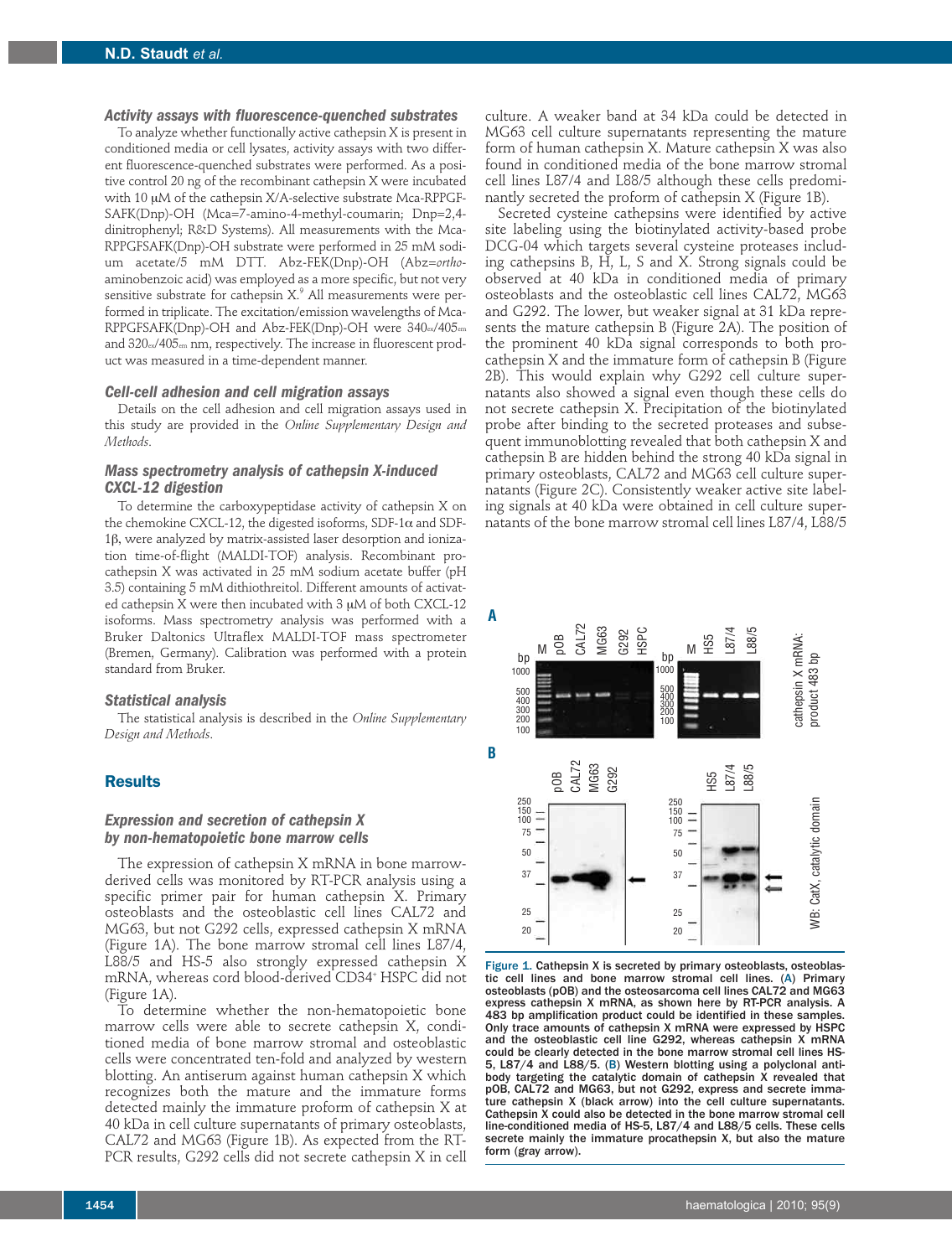and HS-5 (Figure 2A). The origin of the strong signal found at 70 kDa in bone marrow stromal supernatants has not yet been identified.

# *Cathepsin X is localized on the cell surface of primary osteoblasts*

The expression of cathepsin X by primary osteoblasts was confirmed by immunofluorescence staining. Paraformaldehyde-fixed osteoblasts which had been permeabilized by Triton X-100 treatment showed strong labeling signals with the monoclonal antibody detecting both the mature and immature cathepsin X (Figure 3A). To identify cathepsin X at the cell surface the osteoblasts were fixed with freshly prepared 4% paraformaldehyde and the whole staining procedure was performed at 4°C. This procedure prevents the penetration of the antibody into the cytosolic part of the cells. Fluorescence microscopy of optical sections then showed that both the monoclonal antibody targeting the catalytic domain and the polyclonal antiserum targeting the prodomain recognized their respective antigens at the cell surface (Figure



Figure 2. Active site labeling identifies cathepsin X in conditioned cell culture supernatants.  $(A)$  DCG-04 was used to identify secreted cysteine cathepsins in cell culture supernatants of primary osteoblasts (pOB), the osteosarcoma cell lines CAL72, MG63 and G292 and the bone marrow stromal cell lines L87/4, L88/5 and HS-5. Strong signals at 40 kDa corresponding to cathepsin X could be observed in the osteoblastic conditioned media, whereas only faint signals at 40 could can be detected in the supernatants of the bone marrow stromal cells (black arrows). Fainter bands at 31 kDa corresponding to cathepsin B were obtained in the conditioned media of pOB, CAL72 and MG63 (gray arrow). The strong signals at 70 kDa in the bone marrow stromal cell culture supernatants (white arrow) have not yet been identified. (B) Labeling recombinant cathepsin X and cathepsin B with DCG-04 revealed a strong band at 40 kDa for cathepsin X (black arrow), and a fainter band at 41 kDa and a strong band at 31 kDa (gray arrows) for cathepsin B. (C) A pull-down assay revealed that both cathepsin X and cathepsin B were responsible for the strong 40 kDa signal shown in (A). DCG-04 was allowed to bind to secreted cathepsins and was subsequently precipitated by streptavidin-sepharose. The precipitates were separated by SDS-PAGE followed by immunoblotting with cathepsin X- or cathepsin Bspecific antibodies. Both cathepsin X and B were found in supernatants of pOB, CAL72 and MG63, whereas only cathepsin B could be detected in the supernatant of G292 cells. Recombinant cathepsin <sup>X</sup> was used as <sup>a</sup> positive control (CatX). For the negative control, the probe DCG-04 was omitted (control).

3B, C). This result indicates that cathepsin X is not only secreted into the cell culture supernatant, but can also be detected at the cell surface of primary osteoblasts. This finding was corroborated by precipitation of biotinylated cell surface proteins of primary osteoblasts and the osteosarcoma cell lines CAL72 and MG63 followed by immunoblotting with anti-cathepsin X antibodies (Figure 3D). The strong signals obtained by the western blot confirm that the immature and mature forms of cathepsin X are located on the cell surface of osteoblasts.

# *Determination of proteolytically active cathepsin X in conditioned media and cell lysates*

The fluorogenic peptide substrate Mca-RPPGFSAFK(Dnp)-OH, which is recommended by the manufacturers as a cathepsin X/cathepsin A-selective substrate, was readily processed by cell culture conditioned media of primary osteoblasts (Figure 4A) suggesting cathepsin X activity. However, G292 conditioned media also displayed a measurable activity with the substrate, even though the osteosarcoma cell line G292 does not secrete cathepsin X. The fluorogenic peptide substrate was, therefore, incubated with 20 ng of recombinant cathepsin X and cathepsin B. Notably, recombinant cathepsin B digested the substrate even better than cathepsin X, which can explain the activity observed in G292-conditioned media. The strong activity of primary osteoblast-conditioned media might therefore be the



Figure 3. Detection of cathepsin X secretion by primary osteoblasts (pOB) using immunofluorescence staining and cell surface biotinylation. (A-C) pOB were cultured for 2 days on glass slides and then fixed with 4% paraformaldehyde. Immunofluorescence staining was performed using either a monoclonal antibody binding to the catalytic domain of cathepsin X and Cy3-labeled secondary antibodies (A, B) or a polyclonal antiserum targeting the cathepsin X prodomain and secondary Cy2-labeled anti-rabbit antibodies (C). For both intracellular and extracellular staining the cells were permeabilized with Triton X after fixation and nuclei were counterstained with DAPI (A). Fluorescence microscopy of optical sections revealed that procathepsin X was mainly located on the cell surface (C). (D) Cell surface proteins of pOB and osteosarcoma cell lines were biotinylated and precipitated after cell lysis by streptavidin beads. After electrophoresis the precipitated cell surface proteins were analyzed by immunoblotting using the anti-cathepsin X antiserum. Prominent signals for the immature form, but also weaker signals for the mature form of cathepsin X were detected for pOB, CAL72 and MG63, whereas almost no signal was found for G292 cells. Recombinant cathepsin X and the precipitate of a non-biotinylated cell medium served as positive and negative controls, respectively.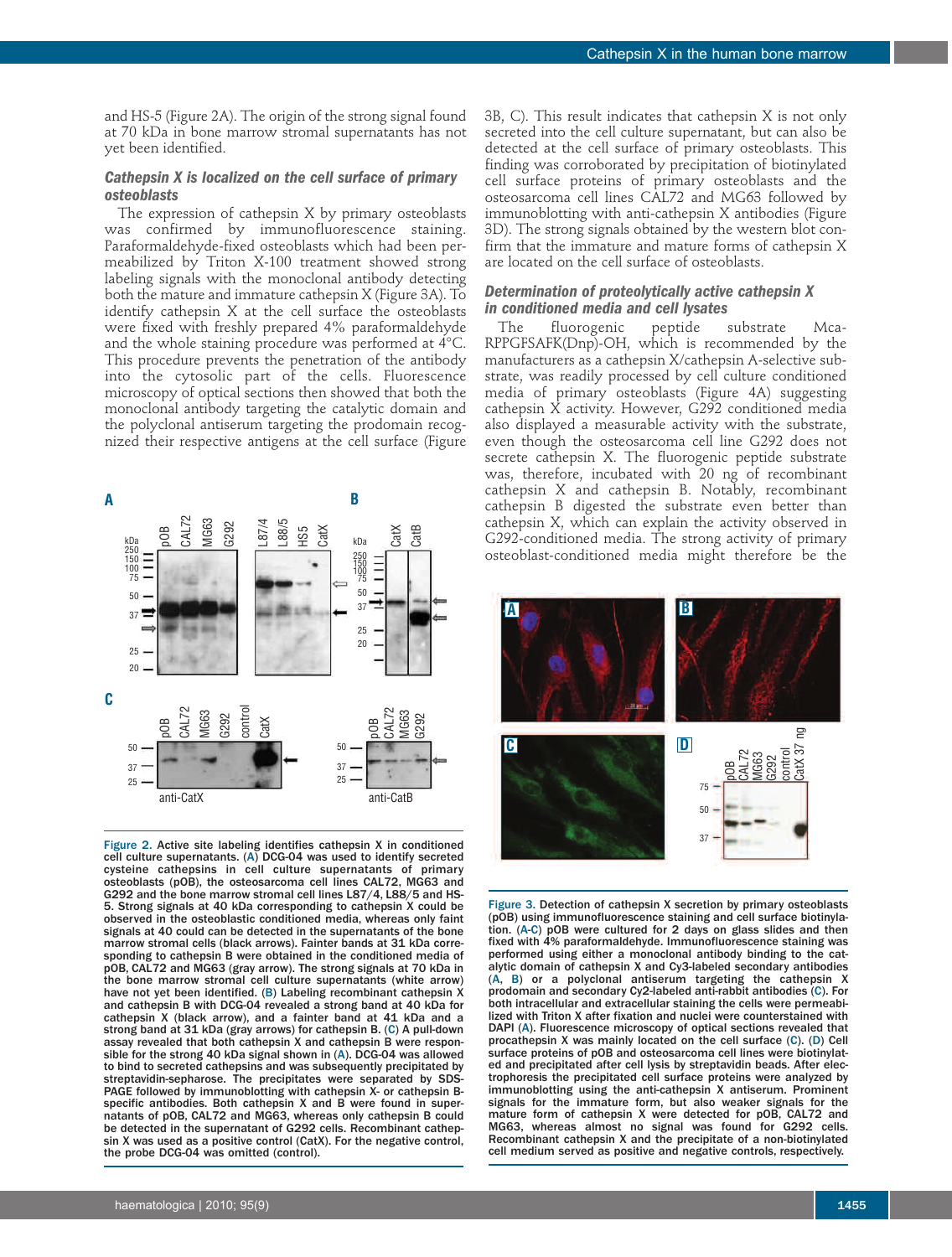result of a mixture of cathepsin X and cathepsin B (Figure 4A). In contrast, the substrate Abz-FEK(Dnp)-OH is a cathepsin X-specific substrate which was not processed by cathepsin  $B^9$  (Figure 4B). Although specific, the substrate is not very sensitive (Figure 4B-D; note the low differences in RFU over time). Activated recombinant cathepsin X and conditioned media of primary osteoblasts proteolytically processed the substrate during a 50 min incubation period, indicating that the osteoblasts can secrete proteolytically active cathepsin X in the cell culture supernatants (Figure 4D). The activity of the activated cathepsin X was dose-dependently blocked by the active site labeling reagent DCG-04 (Figure 4C). DCG-04 also completely blocked the proteolytic activity of primary osteoblast-conditioned media (Figure 4D).

# *Activated cathepsin X can impair hematopoietic stem/progenitor cell adhesion to primary osteoblasts*

A cell adhesion assay using confluent adherent primary osteoblasts and cord blood-derived CD34+ -MACS-sorted



Figure 4. Determination of cathepsin X activity in osteoblast conditioned media. The fluorogenic substrates Mca-RPPGFSAFK(Dnp)-OH or Abz-FEK(Dnp)-OH were used to evaluate cathepsin X catalytic activity in conditioned media of primary osteoblasts (pOB). (A) Using pOB-conditioned medium, Mca-RPPGFSAFK(Dnp)-OH was converted to its fluorescent unquenched product; 20 ng cathepsin X also hydrolysed the substrate, but not as efficiently as the pOB-conditioned medium. G292-conditioned medium also induced substrate hydrolysis, although not to the same extent as pOB-conditioned medium. Pre-activated cathepsin B (20 ng) is also able to process the Mca-RPPGFSAFK(Dnp)-OH substrate. No activity was found in the control DMEM medium. (B) In contrast to the substrate Mca-RPPGFSAFK(Dnp)-OH, the substrate Abz-FEK(Dnp)-OH is highly specific for cathepsin X but not very sensitive, and cannot be converted by cathepsin B. Increasing amounts of cathepsin X (10, 20 and 40 ng) correlated with increasing hydrolytic activities. (C) Hydrolysis of Abz-FEK(Dnp)-OH by recombinant cathepsin X (CatX) can be dosedependently inhibited by addition of DCG-04 (0.2, 2 and 20  $\mu$ M). (D) The substrate Abz-FEK(Dnp)-OH was applied in the activity assay with osteoblast-conditioned medium (pOB CM). The activity observed in the pOB CM could be completely blocked by addition of 20 µM DCG-04.

HSPC was performed to analyze whether immature or mature cathepsin X can influence adhesive cellular interactions. Primary osteoblasts were seeded at a density of 4x10<sup>4</sup> cells per well 1 day before the assay was performed. Fluorescently labeled CD34<sup>+</sup> HSPC were allowed to adhere to the osteoblasts for 40 min followed by 20 min incubation with immature or mature cathepsin X. Each experiment was performed in triplicate. In five different experiments with active mature cathepsin X we observed diminished adhesion after adding cathepsin X to the attached CD34+ HSPC (Figure 5A). When we combined the results of all five experiments, we observed a significant decrease of 24%. The decrease ranged from 15% to 35% in the experiments performed (Figure 5B). In contrast, the immature form of cathepsin X did not alter the adhesion of CD34+ HSPC to primary osteoblasts significantly (Figure 5B). The ability of activated cathepsin X to decrease CD34+ HSPC adhesion to osteoblasts was abrogated by adding the cysteine cathepsin inhibitor DCG-04 to the protease (Figure 5C), confirming the proteolytic activity of cathepsin X in this assay. Targeted knock-down of cathepsin X in primary osteoblasts enhanced the attachment of CD34+ HSPC to siRNA-treated osteoblasts. A significant increase of about 25% was observed for the siRNA with the low GC content, whereas the other siRNA with the medium GC content only yielded a (nonsignificant) trend (Figure 5D). The knock-down efficiencies in the cell supernatants and cell lysates are shown by the inserted western blot (Figure 5D).

# *Degradation of both isoforms of CXCL-12 by activated cathepsin X*

To address the question of whether cathepsin X is capable of efficiently degrading the important chemoattractant chemokine CXCL-12 and might, therefore, play a role in HSPC trafficking, pre-activated cathepsin X was incubated with both CXCL-12 isoforms,  $SDF-1\alpha$  and  $SDF-1\beta$ .

Molecular masses of 7,960 Da for undigested SDF-1 $\alpha$  or 8,475 Da for undigested SDF-1 $\beta$  were observed; both were incubated in 25 mM NaOAc buffer/5mM dithiothreitol at pH 3.5. The addition of 0.135 µM activated cathepsin X to SDF-1 $\alpha$  for 2 h resulted in peaks exactly matching the calculated molecular weights of 7,832 Da for SDF-1αΔΚ and 7,719 Da for SDF-1αΔΝΚ, indicating that the two C-terminal residues are cleaved off the protein sequentially by the exo-peptidase (Figure 6A). A three-fold amount of pre-activated cathepsin  $X$  (0.35  $\mu$ M) was applied in further experiments. MALDI-TOF analysis of both CXCL-12 isoforms incubated overnight with activated cathepsin X revealed that neither intact SDF-1α nor  $SDF-1\beta$  was detectable any more. Instead, peaks matching a 15 amino acid-truncated SDF-1α or a 19 amino acidtruncated SDF-1b were detected. As no SDF1α was detectable after overnight incubation, the degradation of CXCL-12 was analyzed in a time-dependent manner. The kinetics of this degradation were explored by arresting CXCL-12 degradation at 2 h, 4 h, 6 h and 8 h as shown in Figure 6B. The exo-peptidase cathepsin X gradually cleaves 15 amino acids until proline  $P<sup>74</sup>$  is present at the P2 position. Several intermediates with the carboxy-terminal amino acids lycine (K), leucine (L) or glutamine (Q) accumulate during the degradation process (Figure 6B). A similar degradation profile can be observed for SDF-1 $\beta$ , although it is not as efficient as for SDF-1α (*Online Supplementary Figure S1A*).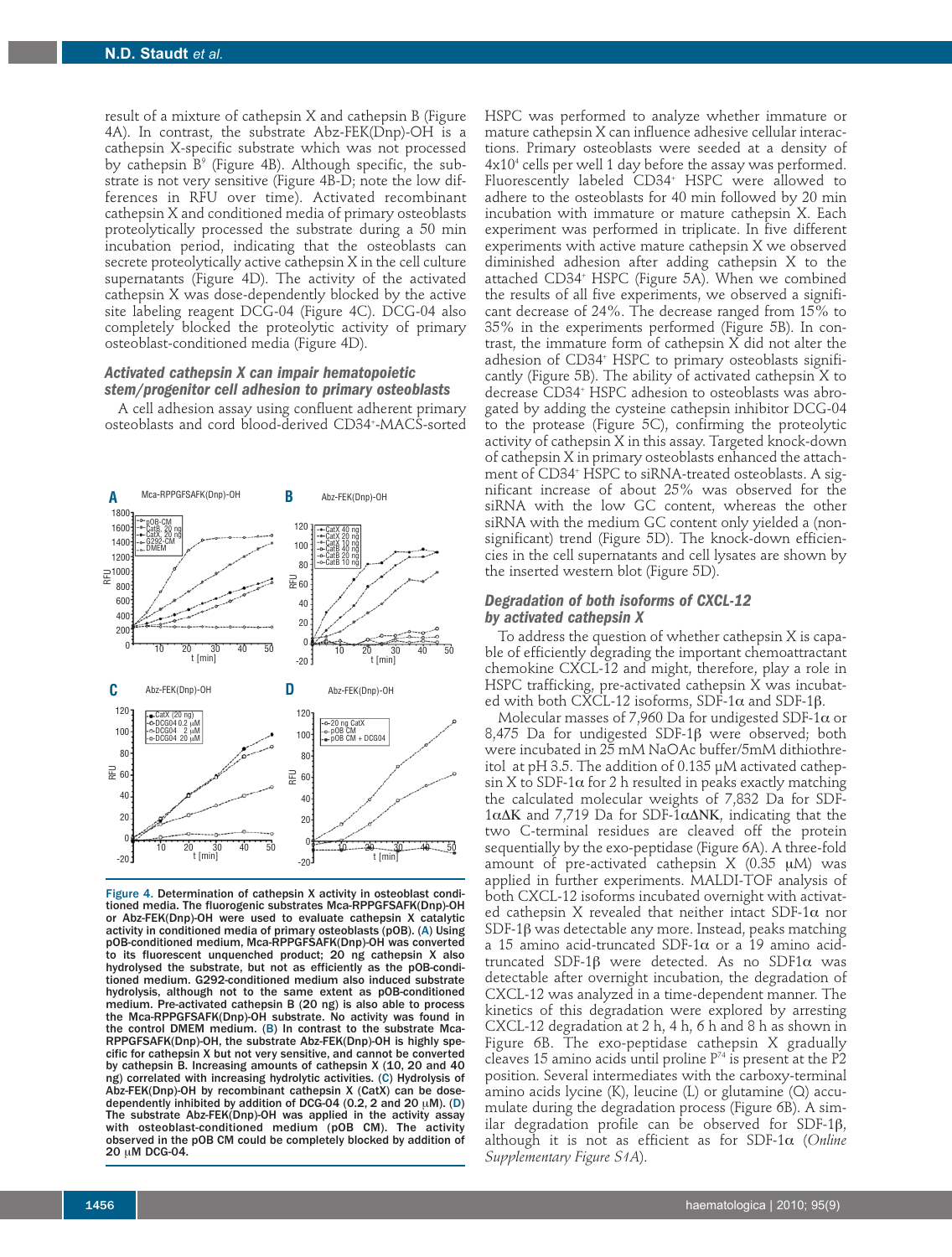We confirmed that the chemotactic response of CD34<sup>+</sup> HSPC to intact SDF-1 $\alpha$  is different from that to SDF-1 $\alpha$ treated with activated cathepsin X. For the digestion of the chemokine,  $3 \mu M$  SDF-1 $\alpha$  were incubated in the presence or absence of 50 nM cathepsin X overnight. After 15 h of cell migration, chemotaxis of CD34+ HSPC was reduced by 60% when the cathepsin X-treated SDF-1α was used (*Online Supplementary Figure S1B*). As a negative control, cell migration was determined in the absence of a chemotactic stimulus or when the intact SDF-1 $\alpha$  was only added to the CD34<sup>+</sup> HSPC-containing upper chamber. No effective cell migration could be observed in either control (*Online Supplementary Figure S1B*).



Figure 5. Mature cathepsin X modulates adhesion of hematopoietic progenitor cells to osteoblasts. (A) BCECF-labeled, cord bloodderived CD34+ HSPC were incubated on a confluent layer of primary osteoblasts (pOB) to allow cell attachment. The cells were then incubated either with activated cathepsin X in activation buffer or with activation buffer only (control). In five independent experiments a significant decrease in cell adhesion was observed. The results of the five independent experiments are shown as means and SEM. (B) When the results of these experiments (n=5) were combined, a decrease of 24% in cell adhesion (mean average) could be observed. Inactive procathepsin X (n=3) did not significantly modulate CD34+ HSPC adhesion to osteoblasts. (\**P*≤0.05; \*\*\**P*≤0.005; ns: not significant). (C) The adhesion-modulating effect of cathepsin X could be abolished by blocking the activity of cathepsin X with DCG-04. The results of three experiments performed in triplicate are shown as means and SEM. (\**P*≤0.05) (D) The expression of cathepsin X in primary osteoblasts was down-regulated by targeted knockdown with siRNA. Two different siRNA (siRNA CatX, low and med) were used, together with the respective scrambled control oligonucleotides. Three days after transfection the decreased expression of cathepsin X in the conditioned media (CM) or cell lysates (L) of the treated primary osteoblasts was checked by western blotting. CD34+ HSPC adhere significantly better to osteoblasts treated with the low GC siRNA. Although the medium GC siRNA also down-regulated cathepsin X expression in the primary osteoblasts, only a nonsignificant increase in cell adhesion was observed.

#### **Discussion**

In the present study we investigated the influence of cathepsin X on CD34+ HSPC cell-cell interactions which occur in the bone marrow. Cathepsin X can be secreted by non-hematopoietic bone marrow cells in an activated form. In the presence of mature cathepsin X we observed a significant decrease in the number of CD34<sup>+</sup> HSPC attached to human osteoblasts. Since the immature proform of cathepsin X had no influence on the pre-existing cell-cell interactions these findings indicate a proteolytic role of mature cathepsin X. Accordingly, the targeted knock-down of cathepsin X resulted in an increase of CD34+ HSPC attached to osteoblasts. Mature cathepsin X, which can degrade the chemoattractant CXCL-12 *in vitro*, was determined to have carboxy-monopeptidase activity. Digestion of SDF-1 $\alpha$  by activated cathepsin X abrogated a chemotactic response of HSPC. Since the CXCL-12/CXCR-4 signaling pathway plays an important role in CD34+ HSPC trafficking, cathepsin X constitutively secreted by osteoblasts could contribute to the regulation of effective CXCL-12 concentrations and to the controlled retention of stem cells in their niche.

Although cathepsin X is preferentially expressed by mature cells of the hematopoietic and immune system, $^{\rm 10}$ the protease does not seem to be synthesized by hematopoietic progenitor cells. In contrast, nonhematopoietic cells of the bone marrow, the osteoblasts and bone marrow stromal cells, express and secrete cathepsin X. Western blotting showed mainly the inactive form of cathepsin X in the conditioned media. Using an antibody against the prodomain of cathepsin X, confocal immunofluorescence microscopy revealed that the immature form of cathepsin X can be found on the cell surface of osteoblasts. Since the antibody against the catalytic domain of cathepsin X did not discriminate between immature and mature forms in immunofluorescence microscopy, it was not possible to determine by this method whether mature cathepsin X can also be found on the cell surface of the osteoblasts. However, cell surface biotinylation followed by streptavidin-mediated precipitation and western blotting clearly showed that although the immature form of cathepsin X was predominant on the cell surface of primary osteoblasts, the mature form was also present.

Although mainly immature cathepsin X was present in the conditioned media of primary osteoblasts and the osteosarcoma cell lines, strong signals of cathepsin X were obtained by active site labeling. This result is an indication that the prodomain of cathepsin X might be flexible, allowing access of the DCG-04 probe to the active site. Very recently it was shown that the proform of another cysteine cathepsin, cathepsin B, can also be labeled with DCG-04. <sup>27</sup> Here autocatalytic digestion of procathepsin B is achieved through the activity of the proenzyme which can act as an endopeptidase. However, an autocatalytic processing of procathepsin X into its active form, which was found in small amounts in the immunoblots, seems to be unlikely since cathepsin X only functions as a carboxypeptidase. Other still unidentified proteases are expected to be responsible for the extracellular activation of cathepsin X.

Activity assays with the two different fluorogenic substrates also revealed the presence of an active form of cathepsin X in the conditioned media of the osteoblasts.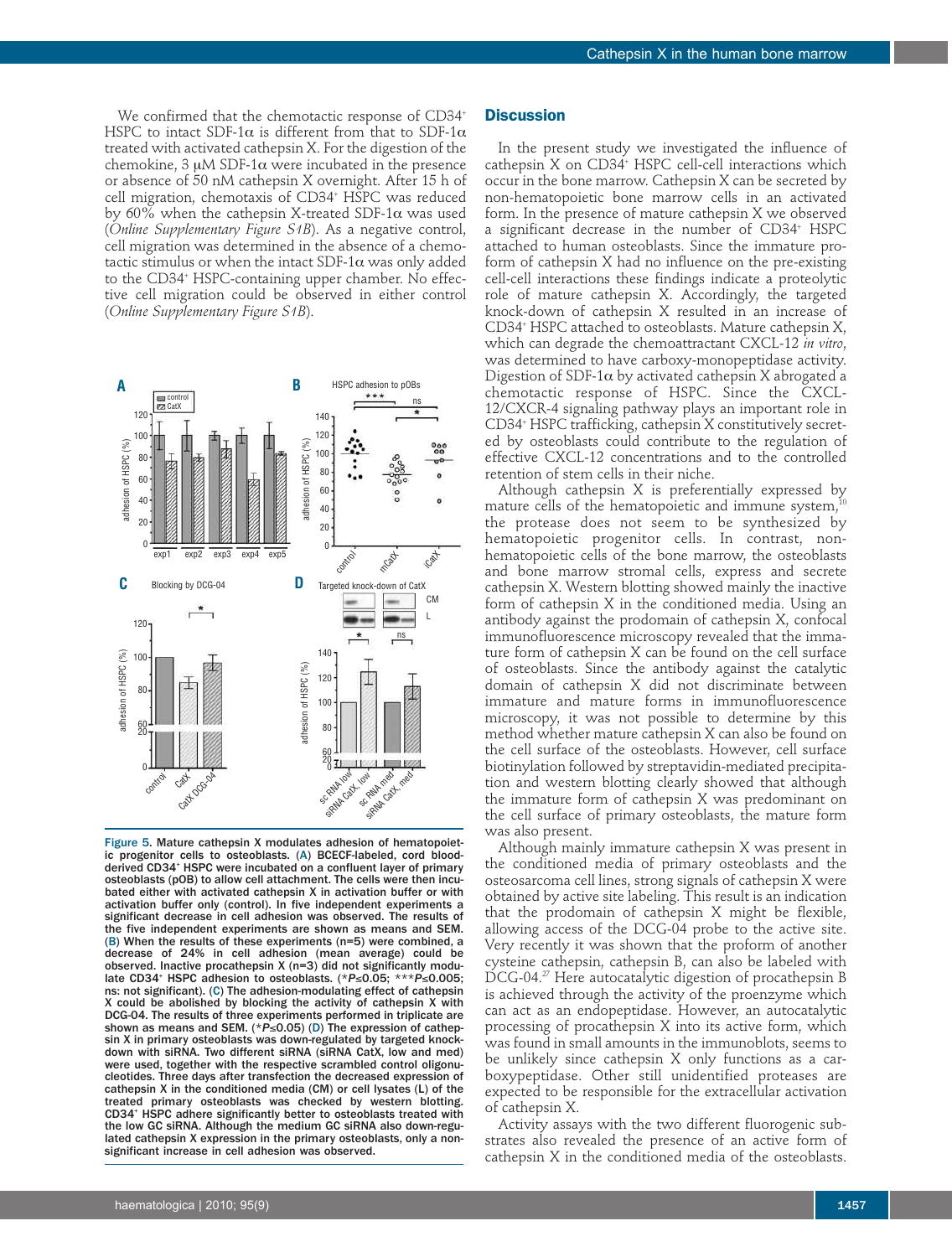

Figure 6. Cathepsin X cleaves SDF-1 $\alpha$  showing monopeptidase activity. (A) 3  $\mu$ M SDF-1 $\alpha$ were incubated with  $0.13$   $\mu$ M pre-activated<br>cathepsin X for 2 h. The undigested and the digested chemokine were analyzed by MALDI-TOF analysis. After 2 h of proteolytic digestion, the intact chemokine and two prominent degradation products (SDF-1αΔK and SDF-1αΔNK) could be detected indicating monopeptidase activity of cathepsin X. (B) 3  $\mu$ M of the CXCL-12 isoform SDF1 $\alpha$  were incubated with 0.35  $\mu$ M pre-activated cathepsin X for up to 8 h at 37°C. At 2 h, 4 h, 6 h and 8 h, aliquots of the digested chemokine were taken and, together with the undigested SDF1α, examined by MALDI-TOF analysis. The carboxy-monopeptidase cathepsin X is able to digest SDF1 $\alpha$  in a time-dependent fashion. After 4 h of digestion, the 3  $\mu$ M CXCL-12 were almost completely digested, and after 8 h of digestion, a product lacking the C-terminal 15 amino acids (…PK) had accumulated.

The substrate Mca-RPPGFSAFK(Dnp)-OH was commercially obtained as a cathepsin X/cathepsin A-specific substrate. However, our results documented that cathepsin B, which can be secreted by osteoblasts, <sup>28</sup> also converts this substrate. This unexpected result explains why conditioned medium of the osteosarcoma G292 cells, which neither synthesize nor secrete cathepsin X, but do produce cathepsin B, can nevertheless convert the substrate Mca-RPPGFSAFK(Dnp)-OH. In contrast, as shown by this and other studies, the substrate Abz-FEK(Dnp)-OH cannot be hydrolysed by activated cathepsin B. <sup>9</sup> Recombinant cathepsin X and the conditioned medium of primary osteoblasts cleaved this substrate, clearly indicating the secretion of an active form of cathepsin X by osteoblasts.

Immunoblotting showed that the artificial *in vitro* activation of recombinant cathepsin X by dithiothreitol and a low pH always led to a partial, but never to a complete activation of cathepsin X (*data not shown*). Nevertheless activated cathepsin X was able to impair pre-existing adhesive interactions of CD34<sup>+</sup> HSPC with osteoblasts whereas the non-activated form of cathepsin X had no significant influence on the observed cell binding. The specificity of the impairment was shown by the complete abrogation of the impairment with the cysteine cathepsin-specific inhibitor DCG-04. This strongly indicates an extracellular proteolytic activity of cathepsin X. These results were corroborated by the targeted knock-down of cathep-

sin X in primary osteoblasts. However, the extracellular targets of the enzyme are still unknown. Since degradation of extracellular matrix components by the carboxypeptidase with functional consequences is not very likely, an involvement of an adhesive receptor-ligand pair, such as vascular cell adhesion molecule –  $\alpha$ 4 $\beta$ 1 integrin, seems more reasonable. Cathepsin X has already been shown to interact intracellularly with the integrin  $\beta$ 2 chain. <sup>11</sup> This interaction influences cellular migration, but also cell adhesion and activation of lymphocytes.<sup>11,29</sup> An extracellular role has only been identified for the prodomain of cathepsin X. The pro-peptide contains an RGD motif which mediates cell adhesive properties, and this region interacts with the integrin  $\alpha$ νβ3. $^{\circ}$  This integrin can also be found on CD34+ HSPC. <sup>30</sup> Whether it contributes to cell binding of HSPC to osteoblasts presenting immature procathepsin X on their cell surface still has to be clarified.

There is accumulating evidence that CXCL-12/ CXCR-4 signaling plays an essential role in HSPC trafficking in the bone marrow. 31,32 Bone marrow stromal cells and osteoblasts are an important source of CXCL-12 in the human bone marrow. $^{33,34}$  The isoform SDF-1α can be degraded by several secreted enzymes such as matrix metalloproteinases, <sup>35</sup> the CD26/dipeptidyl peptidase IV, <sup>36</sup> neutrophil elastase $^{\text{37}}$  and cathepsin G. $^{\text{38}}$  Recently it was shown that SDF-1 $α$  can be cleaved and inactivated by the mem-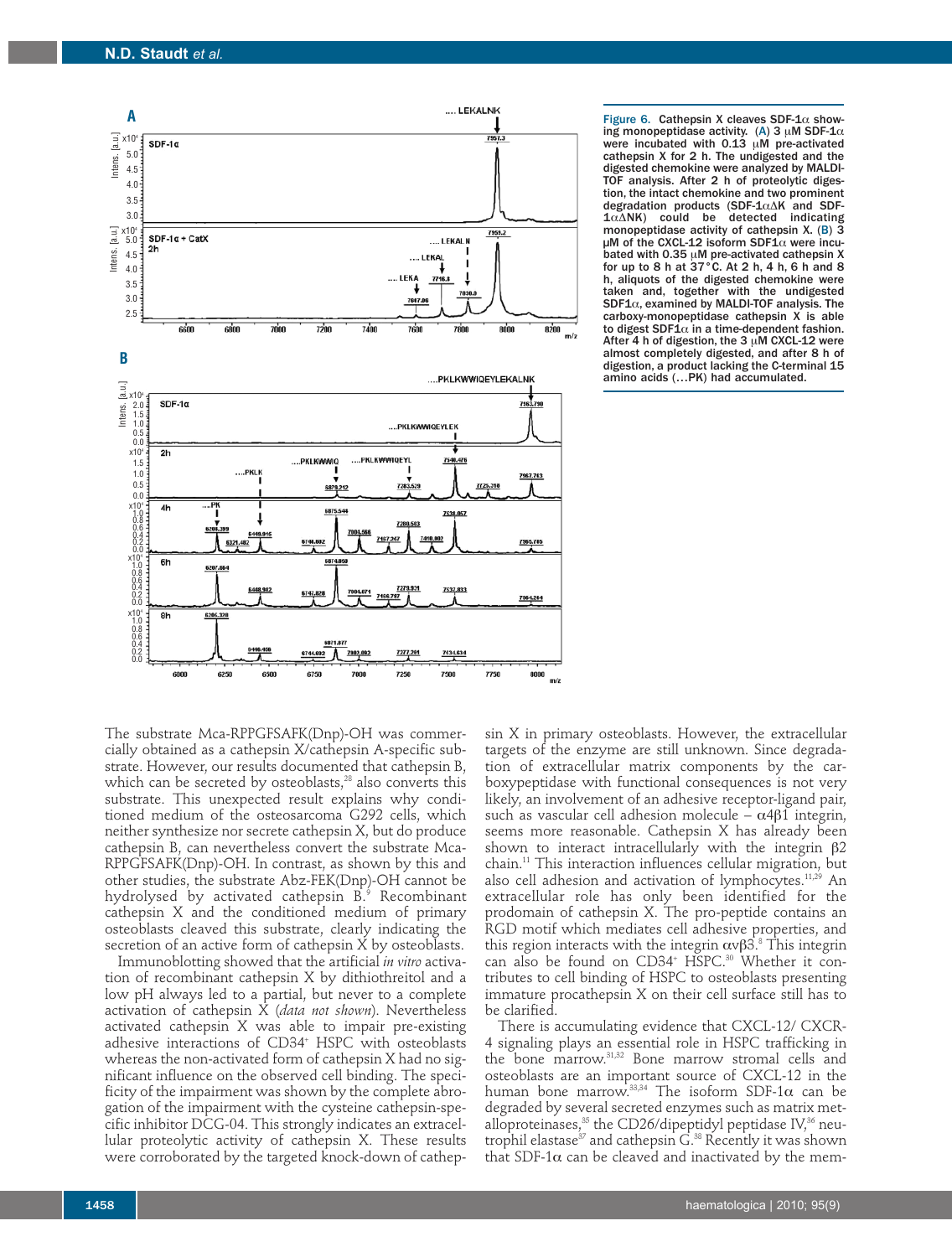brane-bound carboxypeptidase M. <sup>22</sup> In the present study we show that the osteoblast-derived carboxypeptidase cathepsin X processes and inactivates both SDF-1 $\alpha$  and the four amino acid longer isoform SDF-1ß, by cleaving one amino acid after the other from the C-terminus. Cleavage of only one carboxy-terminal amino acid from SDF-1 $\alpha$  has already been shown to abolish the migratory capacity of the chemokine. <sup>22</sup> Interestingly, several truncated products accumulated during an 8 h incubation, indicating different catalytic efficiencies of these newly generated substrates. Cleavage products of truncated SDF1- $\alpha$ with a C-terminal lysine in the P1 position (eg, ..EK, ..LK, ..PK) were converted with rather low catalytic efficiencies which is consistent with earlier observations. <sup>9</sup> Digestion of CXCL-12 by cathepsin X stopped after the elimination of 15 amino acids when a proline was found to be present at position P2. As expected, SDF-1 $\alpha$  digested with activated cathepsin X lost its migratory capacity.

Secreted cathepsin X has been identified as a new member of the group of CXCL-12-degrading enzymes. The CXCL-12/CXCR-4 signaling axis is a delicate network regulating the homing and engraftment, the mobilization, and also the maintenance of hematopoietic stem cells in their niches. As the major cell type of the endosteal stem cell niche, osteoblasts secrete immature procathepsin X which is then processed to its mature form, although the physiological extracellular activator of cathepsin X still remains to be elucidated. Glycosaminoglycans have been shown to facilitate the activation of procathepsin B, <sup>39</sup> and membrane-associated heparan sulfate proteoglycans bind cathepsin X. <sup>40</sup> Whether glycosaminoglycans present on the cell surface of osteoblasts also facilitate procathepsin X activation must still be determined. The fact that mature cathepsin X interferes with CD34+ HSPC-osteoblast adhesive interactions *in vitro* only partially, but not completely, indicates that cathepsin X might not be the key component, but that it plays a subtle role in hematopoietic stem cell trafficking.

# **Authorship and Disclosures**

NDS: collection and assembly of data, data analysis and interpretation, manuscript writing; WKA, HK, AKC, and MB: provision of study materials, data analysis and interpretation; SS: data analysis and interpretation; GK: conception and design of the study, data analysis and interpretation, manuscript writing.

*The information provided by the authors about contributions from persons listed as authors and in acknowledgments is available with the full text of this paper at www.haematologica.org.*

*Financial and other disclosures provided by the authors using the ICMJE (www.icmje.org) Uniform Format for Disclosure of Competing Interests are also available at www.haematologica.org.*

#### **References**

- 1. Santamaria I, Velasco G, Pendas AM, Fueyo A, Lopez-Otin C. Cathepsin Z, a novel human cysteine proteinase with a short propeptide domain and a unique chromosomal location. J Biol Chem. 1998;273(27):16816-23.
- 2. Nagler DK, Menard R. Human cathepsin X: a novel cysteine protease of the papain family with a very short proregion and unique insertions. FEBS Lett. 1998;434(1- 2):135-9.
- 3. Turk V, Turk B, Turk D. Lysosomal cysteine proteases: facts and opportunities. EMBO J. 2001;20(17):4629-33.
- 4. Brix K, Dunkhorst A, Mayer K, Jordans S. Cysteine cathepsins: cellular roadmap to different functions. Biochimie. 2008; 90(2):194-207.
- 5. Goulet B, Baruch A, Moon NS, Poirier M, Sansregret LL, Erickson A, et al. A cathepsin L isoform that is devoid of a signal peptide localizes to the nucleus in S phase and processes the CDP/Cux transcription factor. Mol Cell. 2004;14(2):207-19.
- 6. Mohamed MM, Sloane BF. Cysteine cathepsins: multifunctional enzymes in cancer. Nat Rev Cancer. 2006;6(10):764-75.
- 7. Nagler DK, Zhang R, Tam W, Sulea T, Purisima EO, Menard R. Human cathepsin X: a cysteine protease with unique carboxypeptidase activity. Biochemistry. 1999;38(39):12648-54.
- 8. Lechner AM, Assfalg-Machleidt I, Zahler S, Stoeckelhuber M, Machleidt W, Jochum M, et al. RGD-dependent binding of procathepsin X to integrin alphavbeta3 mediates cell-adhesive properties. J Biol Chem. 2006;281(51):39588-97.
- 9. Puzer L, Cotrin SS, Cezari MH, Hirata IY, Juliano MA, Stefe I, et al. Recombinant human cathepsin X is a carboxymonopeptidase only: a comparison with cathepsins B and L. Biol Chem. 2005;386(11):1191-5.
- 10. Kos J, Sekirnik A, Premzl A, Zavasnik Bergant V, Langerholc T, Turk B, et al. Carboxypeptidases cathepsins X and B display distinct protein profile in human cells and tissues. Exp Cell Res. 2005;306(1):103- 13.
- 11. Jevnikar Z, Obermajer N, Bogyo M, Kos J. The role of cathepsin X in the migration and invasiveness of T lymphocytes. J Cell Sci. 2008;121(Pt 16):2652-61.
- 12. Nagler DK, Kruger S, Kellner A, Ziomek E, Menard R, Buhtz P, et al. Up-regulation of cathepsin X in prostate cancer and prostatic intraepithelial neoplasia. Prostate. 2004;60(2):109-19.
- 13. Buhling F, Peitz U, Kruger S, Kuster D, Vieth M, Gebert I, et al. Cathepsins K, L, B, X and W are differentially expressed in normal and chronically inflamed gastric mucosa. Biol Chem. 2004;385(5):439-45.
- 14. Wilson A, Trumpp A. Bone-marrow haematopoietic-stem-cell niches. Nat Rev Immunol. 2006;6(2):93-106.
- 15. Scadden DT. The stem-cell niche as an entity of action. Nature. 2006;441(7097): 1075-9.
- 16. Calvi LM, Adams GB, Weibrecht KW, Weber JM, Olson DP, Knight MC, et al. Osteoblastic cells regulate the haematopoietic stem cell niche. Nature. 2003;425(6960):841-6.
- 17. Zhang J, Niu C, Ye L, Huang H, He X, Tong W-G, et al. Identification of the haematopoietic stem cell niche and control of the niche size. Nature. 2003;425 (6960):836-41.
- 18. Lo Celso C, Fleming HE, Wu JW, Zhao CX, Miake-Lye S, Fujisaki J, et al. Live-animal tracking of individual haematopoietic stem/progenitor cells in their niche. Nature. 2009;457(7225):92-6.<br>19. Broxmeyer HE. Chemokines
- 19. Broxmeyer HE. Chemokines in hematopoiesis. Curr Opin Hematol.  $2008;15(1):49-58.$
- 20. Shirozu M, Nakano T, Inazawa J, Tashiro K, Tada H, Shinohara T, et al. Structure and chromosomal localization of the human stromal cell-derived factor 1 (SDF1) gene. Genomics. 1995;28(3):495-500.
- 21. Lapidot T, Kollet O. The essential roles of the chemokine SDF-1 and its receptor CXCR4 in human stem cell homing and repopulation of transplanted immunedeficient NOD/SCID and NOD/SCID/ B2m(null) mice. Leukemia. 2002;16(10): 1992-2003.
- 22. Marquez-Curtis L, Jalili A, Deiteren K, Shirvaikar N, Lambeir AM, Janowska-Wieczorek A. Carboxypeptidase M expressed by human bone marrow cells cleaves the C-terminal lysine of stromal cell-derived factor-1alpha: another player in hematopoietic stem/progenitor cell mobilization? Stem Cells. 2008;26(5):1211- 20.
- 23. Vagima Y, Avigdor A, Goichberg P, Shivtiel S, Tesio M, Kalinkovich A, et al. MT1- MMP and RECK are involved in human CD34+ progenitor cell retention, egress, and mobilization. J Clin Invest. 2009; 119(3):492-503.
- 24. Nervi B, Link DC, DiPersio JF. Cytokines and hematopoietic stem cell mobilization. J Cell Biochem. 2006;99(3):690-705.
- 25. Levesque JP, Liu F, Simmons PJ, Betsuyaku T, Senior RM, Pham C, et al. Characterization of hematopoietic progen-